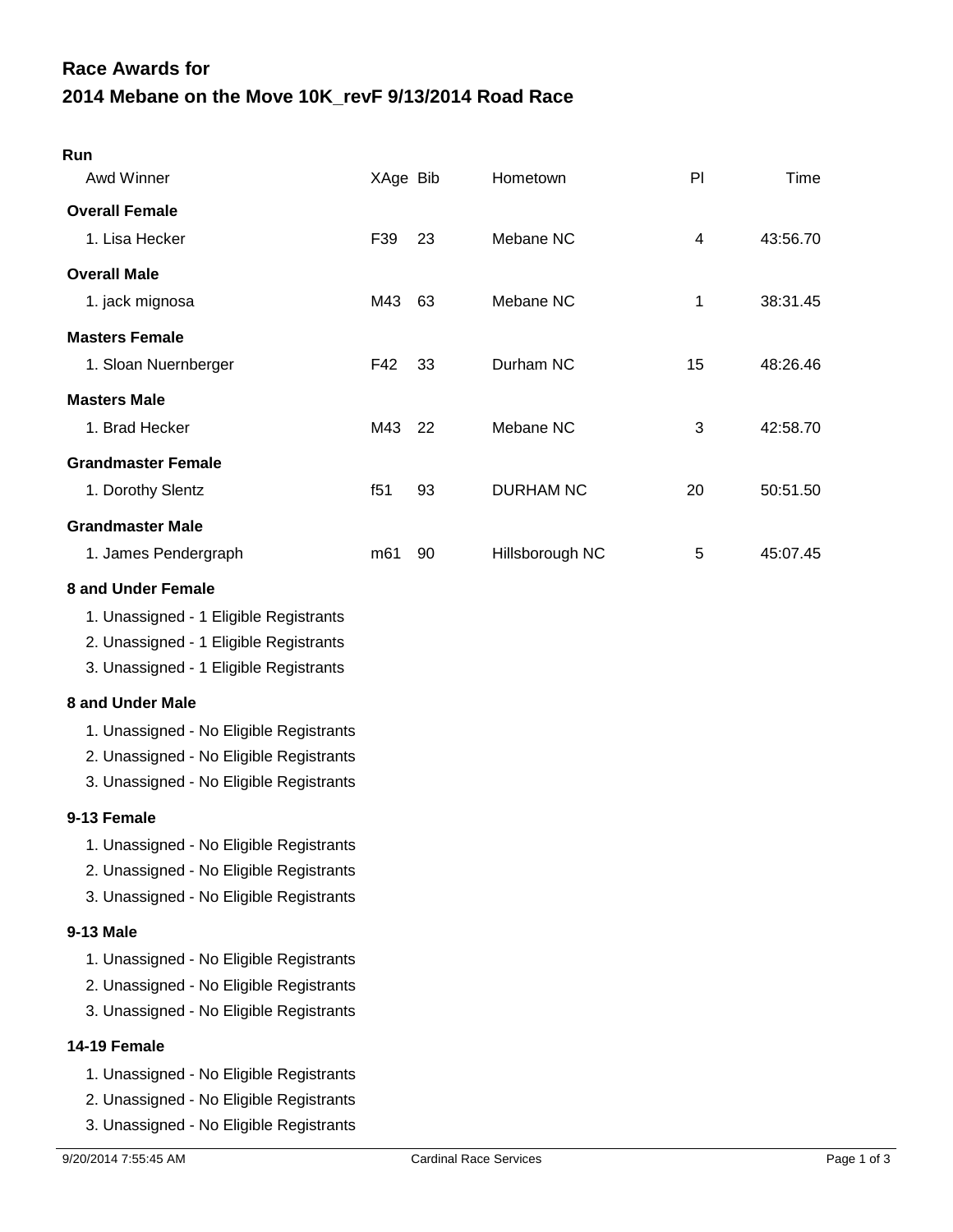| <b>14-19 Male</b>                                                                                  |                 |    |                      |                |             |
|----------------------------------------------------------------------------------------------------|-----------------|----|----------------------|----------------|-------------|
| 1. Evan Rivers<br>2. Unassigned - 1 Eligible Registrants<br>3. Unassigned - 1 Eligible Registrants | M14             | 83 | Mebane NC            | 65             | 01:05:07.51 |
| 20-29 Female                                                                                       |                 |    |                      |                |             |
| 1. Amanda Windes                                                                                   | F <sub>24</sub> | 70 | Mebane NC            | 24             | 51:51.26    |
| 2. Rachel Stevenson                                                                                | F <sub>26</sub> | 69 | Mebane NC            | 28             | 52:48.76    |
| 3. alarie walker                                                                                   | F <sub>25</sub> | 82 | Yanceyville NC       | 47             | 57:34.50    |
| 20-29 Male                                                                                         |                 |    |                      |                |             |
| 1. Adam Kohn                                                                                       | m25             | 95 | Raleigh NC           | 2              | 41:55.94    |
| 2. Joshua Cox                                                                                      | M29             | 11 | Mebane NC            | 6              | 45:35.94    |
| 3. Stephen Parish                                                                                  | M27             | 35 | Mebane NC            | 27             | 52:42.76    |
| <b>30-39 Female</b>                                                                                |                 |    |                      |                |             |
| 1. Catherine Wilson                                                                                | F30             | 48 | Durham NC            | $\overline{7}$ | 45:45.19    |
| 2. Sara Flynn                                                                                      | F32             | 18 | Mebane NC            | 9              | 46:35.71    |
| 3. Yohanna Scroggins                                                                               | f34             | 42 | Haw River NC         | 13             | 47:48.45    |
| 30-39 Male                                                                                         |                 |    |                      |                |             |
| 1. Matthew McDowell                                                                                | M30             | 28 | Durham NC            | 10             | 46:39.70    |
| 2. Steven Gray                                                                                     | M36             | 54 | Mebane NC            | 12             | 47:46.70    |
| 3. John Shotwell                                                                                   | M37             | 67 | Hillsborough NC      | 16             | 49:37.76    |
| 40-49 Female                                                                                       |                 |    |                      |                |             |
| 1. Kate Berrien                                                                                    | F44             | 71 | Hillsborough NC      | 38             | 55:39.75    |
| 2. Barbara Taylor                                                                                  | f44             | 89 | Mebane NC            | 42             | 56:40.76    |
| 3. Angelica Oberleithner                                                                           | F45             | 34 | <b>DURHAM NC</b>     | 43             | 56:46.02    |
| <b>40-49 Male</b>                                                                                  |                 |    |                      |                |             |
| 1. FELIX SILVAGNOLI                                                                                | M41             | 68 | <b>BURLINGTON NC</b> | 11             | 47:09.45    |
| 2. Jeff Allen                                                                                      | M47             | 49 | <b>GRAHAM NC</b>     | 17             | 50:06.77    |
| 3. Peter Stiegler                                                                                  | M47             | 45 | <b>DURHAM NC</b>     | 18             | 50:33.01    |
| <b>50-59 Female</b>                                                                                |                 |    |                      |                |             |
| 1. Cindy Dudley                                                                                    | F <sub>53</sub> | 14 | Greensboro NC        | 22             | 51:21.76    |
| 2. Unassigned - 5 Eligible Registrants                                                             |                 |    |                      |                |             |
| 3. Unassigned - 5 Eligible Registrants                                                             |                 |    |                      |                |             |
| 50-59 Male                                                                                         |                 |    |                      |                |             |
| 1. Aubrey Meador                                                                                   | m <sub>53</sub> | 92 | Mebane NC            | 8              | 46:18.96    |
| 2. Alan Schumacher                                                                                 | M56             | 41 | <b>Efland NC</b>     | 30             | 53:23.76    |
| 3. Butch Reitzel                                                                                   | m <sub>52</sub> | 65 | <b>Liberty NC</b>    | 31             | 54:03.26    |